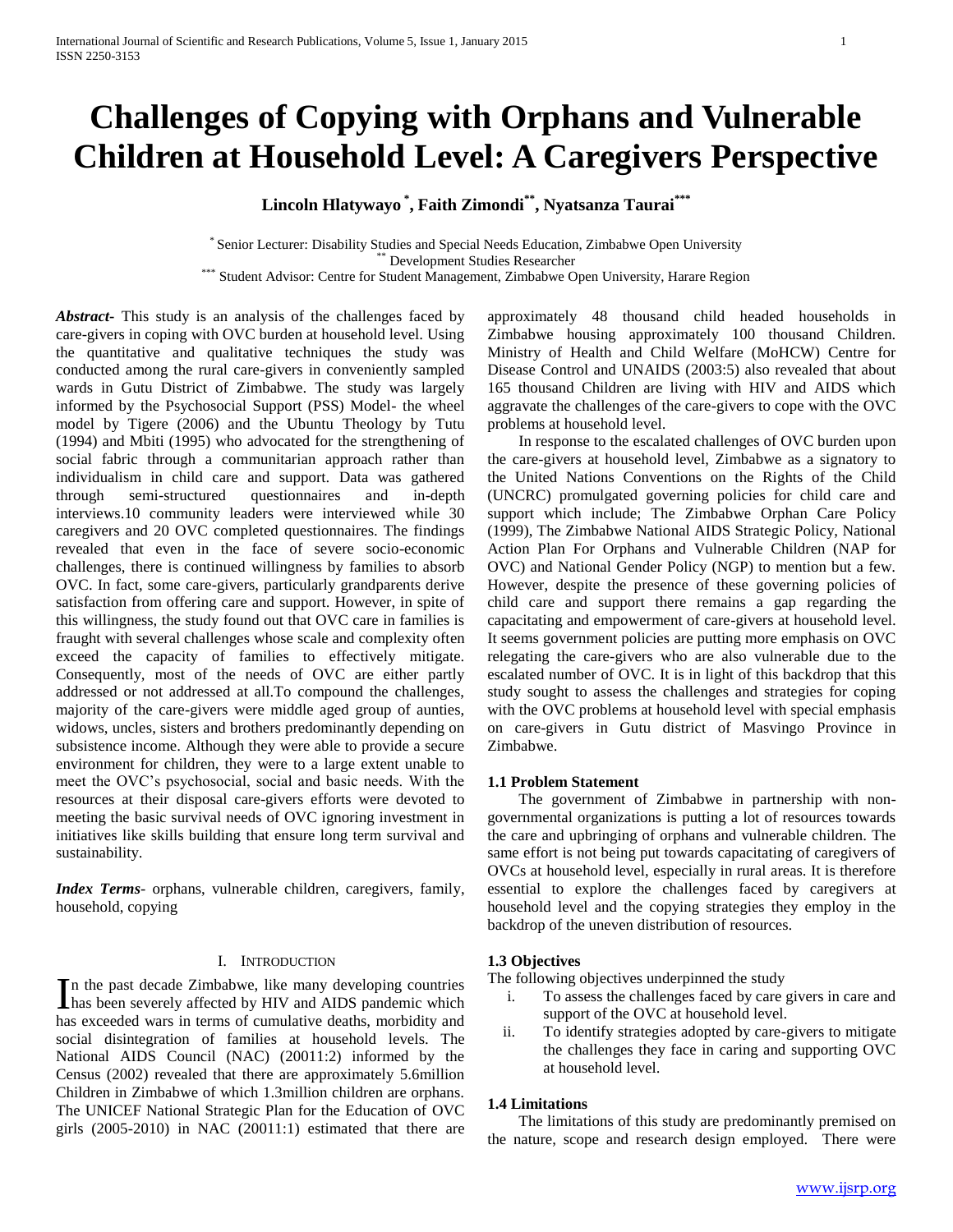possibilities of non-cooperation by some informants such as orphans who felt that they were being traumatized and caregivers who thought they may be victimized. However, to ensure cooperation the researchers exercised extra caution to persuade informants to be cooperative through seeking an informed consent and making them understand the purpose of this study. This study was carried out in only 6 (six) wards of Gutu District in Zimbabwe and therefore the generalisability of results is limited. The use of non probability sampling techniques could also have affected the results despites the effort put to counter the related effects.

#### II. LITERATURE REVIEW

#### **The Context of OVC Care and Support in Zimbabwe**

 The UNAIDS (2003) in National Plan of Action For Orphans and Vulnerable Children (NPA for OVC) (2004:7) defined orphans as children under the age of 18 years whose parent (s) have died, while vulnerable children are children with unfulfilled rights. This definition is in line with the Zimbabwe National Orphan Care Policy (ZNOCP) (2000) which defines orphans as those aged 0-18 whose parent(s) have died. While Vulnerable children are defined as children with unfulfilled rights and mainly identified as follows: Children with one parent deceased (in particular the mother), Children with disabilities and affected and or infected by HIV and AIDS. Concurrently, NPA (2004:8) added that vulnerable children entails the abused children (sexually, physically and emotionally), abandoned children, children living in the streets and married children. As if these were not enough NPA (ibid) included the neglected children, children with chronically ill parent(s), Child parent and destitute as vulnerable children in need of care and support in Zimbabwe to cite but a few.

 This definition, though widely adopted, is fraught with limitations especially in the context of resource constrained environments in which many OVC live. For instance, the use of the chronological age ignores many young persons above age eighteen years whose parents are deceased and exposed to intense vulnerability context bereft of any family or external support. As noted by Killian (2009), the definition implies that by merely attaining the age of 18 years, one is automatically weaned from OVC category to non-orphan-hood and vulnerability regime. As a result, this transition ceases one to be an OVC who still needs to be cared and supported. However, in a reality his/ her plight may not be any different from those below that age that live with him/her in a similar environment. Put simply, while the secondary care-givers who include the government, close friends or extended families and NGOs to mention but a few presumes that the post 18 years of age era means one is able to look after himself and herself yet in real terms it is not true. Accordingly, the above assertion was further attested in the Situational Analysis of OVC (SAOVC) in Zimbabwe by the UNICEF (1998) and USAID (2000) who revealed that the use of age as a criterion in providing assistance for education was penalizing teenagers who started schools late by excluding them from continued educational support once they turned eighteen years old. Hence, this poses more challenges to household care-givers who will mandatorily oblige to support and care for them through their limited resources.

 Traditionally, within the Zimbabwean context orphans were absorbed with the extended families that would bore the responsibility to care and support them. In the same vein the vulnerable children would be also absorbed by the extended families and the community through the *ZundeRamambo* care and support network. These support networks for OVC were conceptually referred to as *ubuntuism*by (Tutu, 2004). According to Louw (1998)*Ubuntu* serves as the spiritual foundation of many African communities and cultures. It is a multidimensional concept that represents the core value of African ontology's – such as respect for human beings, for human dignity and human life, collective sharedness, obedience, humility, solidarity, caring, hospitality, interdependence, and communalism. The *Ubuntu* version can be translated as "I am human because I belong". Thus *Ubuntu* can be seen as a radical reflection of our humanity, yet also has the universal appeal of traditional community values (Hailey, 2008:1). What is underscored above is that *Ubuntuism*is a socio-economic framework that can be analogically interpreted as the veins of the society that upholds human solidarity.

 Hence, the *Ubuntu* model of child care would be seen in the willingness of the community and extended families to take care and support the deceased's children and other vulnerable children in the community. As such, the term OVC within the African context *(Ubuntu)* had little meaning as the community, one's brothers and sisters were considered to be fathers and mothers of the deceased's children in real traditional African cultures (Tutu, 1999 and Mbiti, 1995). Concurrently, the Wheel Model by Tigere (2006) exhibited that an OVC is the central focus of the community and the families. As a matter of fact, in a situation where the uncle or aunt lived, and was willing to care for the child, the child was not considered to be an OVC. Contrary to the OVC definitions above, Mbiti (ibid) and Tutu (ibid) attested that an OVC is only applicable to a child who has no parents and no substitute care-giver. According to these proponents (Mbiti and Tutu) labeling of a child as an OVC in African context is not only stigmatizing of the child, but a direct insult to those participants in the social network providing care and support to the child.

 In this case, the predominant form of extended families in Zimbabwe is that of kinship including the frontline relatives such as paternal uncles and aunts. Again, these include the paternal and maternal grandparents. These frontline relatives are traditionally responsible for assuming the care and support of orphans upon death of parents and vulnerable children in case of abandonment or otherwise. Ordinarily, one member of the extended family network assumes the primary care-giver role while others may periodically contribute resources as secondary care-givers.

 Like elsewhere in Africa, the traditional system of Childcare in Zimbabwe has been shifted in response to the major social changes. These social changes resulted from the growing poverty, socio-economic transformation and the increasing number of OVC. As a result, these shifts seem to have weakened the social ties and traditional philosophy of mutual obligation *(Ubuntuism).* However, the traditional philosophy of family care and support remains the only mechanism for responding to OVC problem and this explains why OVC are still being cared for by the extended families despite of the prevalence of secondary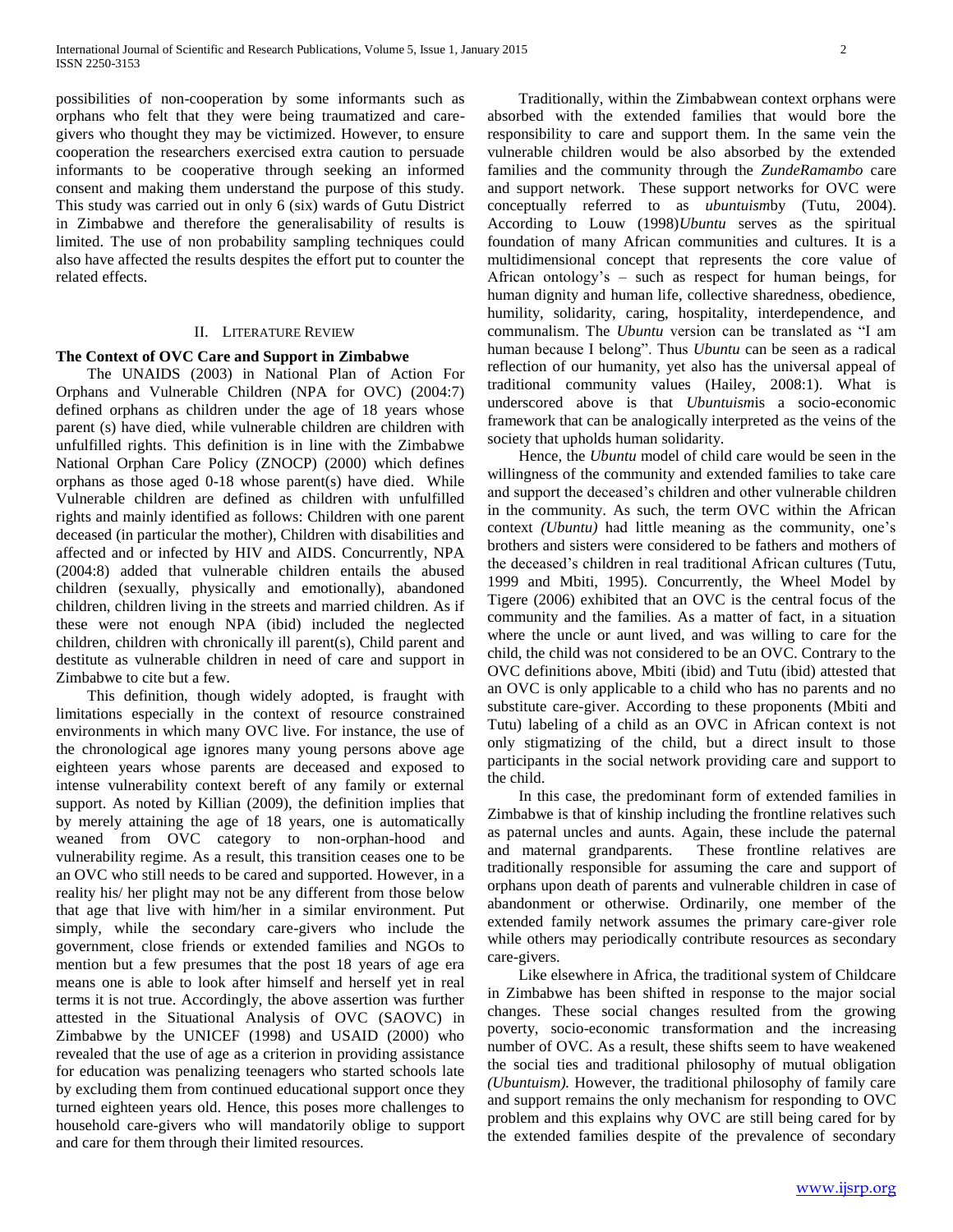care-givers (Mugurungi, 2006). The study in OVC care and support in Tigere (2006) further attest to the predominance and appropriateness of household level as the best model for OVC care in today's communities. Despite its prominence as the most viable mechanism to OVC care and support, the household has begun to show signs of distress. For instance, when the family is pressed hard, some households begun to offer differential care and often discriminates and verbally stigmatize the OVC under the guardian in regard to the allocation of resources between the deceased's children and their own.

 In a study on experiences of orphans care in Northern Uganda, Oleke et.al (2007) revealed many instances where orphans were not wanted, cared for, or loved by their care-givers .due to the burden imposed upon them. The study indicated that the inadequate and discriminatory care for OVC was mostly manifested through OVC relatively heavy workloads, inadequate feeding, clothing, shelter and limited joy compared to other children in some households. Ntonzi and Gapere (1995) similarly noted that despite the existence of the extended family system, the OVC were stunted and malnourished because they would not cope with OVC problem. They concluded that most OVC were deprived of education, parental care, clothing and the legal protection of their parents' property.

 In an endeavor to strengthen the capacity of the traditional system of child care and support which seem to be over-strained with the OVC problem. The Government of Zimbabwe (GoZ) in June 2005 endorsed the NAP for OVC in an effort to complement the traditional systems *(Ubuntu)* and current government efforts in OVC programming and address perceived information gaps (Southern Africa HIV and AIDS Information Dissemination Service (SAfAIDS), 2010). As such, the SAfAIDS in partnership with the National Association of Non-Governmental Organization (NANGO) were appointed as implementing and information dissemination agency on behalf of the NAP for OVC secretariat. In this case, the context of OVC care and support in Zimbabwe is deemed a GoZ's project with various implementing agencies such as NGOs, FBOs, *Zunde Ramambo* (ZR) and AIDS Service Organizations (ASOs) among others. However, despite all these secondary care-givers, this study identifies that the primary care-giver at household level still remains the prominent and the most appropriate model of OVC care if well furnished with adequate resources to carry the burden. Now that the context of care and support of OVC in Zimbabwe has been reviewed the discussion turns into the nature of OVC care and support.

#### III. METHODOLOGY

 Methodological triangulation was employed as a measure to increase the trustworthiness findings and well as construct and content validity. Thus both qualitative and quantitative methods and techniques were used respectively. The table below summarizes the methodology used at a glance.

| <b>ASPECT</b>                       | <b>QUALITATIVE</b>                                                            | <b>QUANTITATIVE</b>                   |  |  |  |
|-------------------------------------|-------------------------------------------------------------------------------|---------------------------------------|--|--|--|
| Paradigm                            | $\mathbf x$                                                                   | $\mathbf{X}$                          |  |  |  |
| Method/design                       | phenomenological                                                              | survey                                |  |  |  |
| <b>Sampling</b>                     | Convenient sampling was used to                                               | Simple random sampling was used       |  |  |  |
|                                     | come up with respondents at ward                                              | to come up with 6 wards               |  |  |  |
|                                     | level                                                                         |                                       |  |  |  |
| <b>Data Gathering/Collection</b>    | In-depth face to face interviews were                                         | Structured questionnaires were used   |  |  |  |
|                                     | used to gather data from 10                                                   | to collect data from 30 caregivers    |  |  |  |
|                                     | government and NGO officials as                                               | and 20 OVC.                           |  |  |  |
|                                     | well as community leaders                                                     |                                       |  |  |  |
| <b>Data Analysis/Interpretation</b> | Inductive analyses of emic interview                                          | Descriptive<br>of<br>analysis<br>etic |  |  |  |
|                                     | responses                                                                     | questionnaire responses               |  |  |  |
| <b>Representative sample</b>        | The representative sample consisted of 10 community leaders (government,      |                                       |  |  |  |
|                                     | NGOs and Traditional), 30 caregivers and 20 OVC                               |                                       |  |  |  |
|                                     |                                                                               |                                       |  |  |  |
|                                     |                                                                               |                                       |  |  |  |
| <b>Ethical Considerations</b>       | Written informed consent was sought from all respondents and participants.    |                                       |  |  |  |
|                                     | Issues of confidentiality and privacy were also spell out. No real names were |                                       |  |  |  |
|                                     | to be used.                                                                   |                                       |  |  |  |
|                                     |                                                                               |                                       |  |  |  |
| Validity, Reliability/              | Pilot study was conducted in one ward that was not included in the sample.    |                                       |  |  |  |
| <b>Trustworthiness</b>              | Questionnaires were pretested. Pre-interviews were also conducted.            |                                       |  |  |  |
|                                     | Questionnaires were in Shona and English.                                     |                                       |  |  |  |
|                                     |                                                                               |                                       |  |  |  |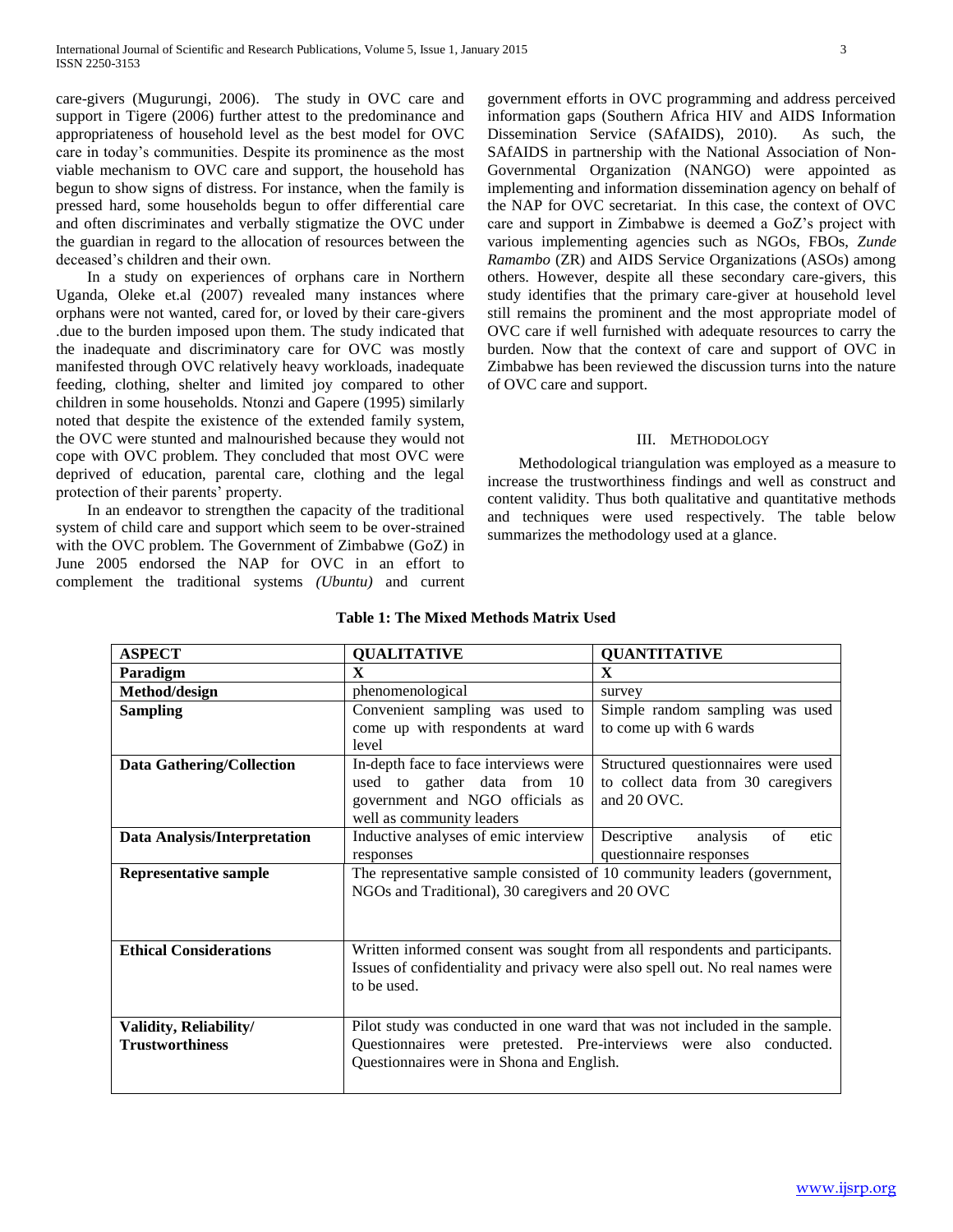| <b>Period</b> | The study was carried over a period of one month. |  |  |  |
|---------------|---------------------------------------------------|--|--|--|
|               |                                                   |  |  |  |
|               |                                                   |  |  |  |

## IV. FINDINGS AND DISCUSSION

# **4.1 Biographic Data**

# **Table 2: Profile for Respondents/Participants**

| <b>RESPONDENTS</b>                      | <b>CAREGIVERS</b> (N=30) |                 | $OVC$ (N=20)    |                 |  |  |
|-----------------------------------------|--------------------------|-----------------|-----------------|-----------------|--|--|
| <b>CHARACTERISTICS</b>                  | N                        | $\frac{0}{0}$   | N               | $\frac{0}{0}$   |  |  |
| <b>SEX</b>                              |                          |                 |                 |                 |  |  |
| <b>Male</b>                             | 20                       | $\overline{70}$ | 13              | 65              |  |  |
| <b>Female</b>                           | 10                       | 30              | 7               | 25              |  |  |
| <b>Total</b>                            | $\overline{30}$          | 100             | 20              | 100             |  |  |
| <b>EDUCATIONAL LEVEL</b>                |                          |                 |                 |                 |  |  |
| <b>None</b>                             | 9                        | $\overline{30}$ | $\overline{2}$  | 10              |  |  |
| <b>Primary</b>                          | $\overline{5}$           | 17              | 10              | 50              |  |  |
| <b>Secondary/Tertiary</b>               | $\overline{16}$          | 53              | $\overline{8}$  | $\overline{40}$ |  |  |
| <b>Total</b>                            | $\overline{30}$          | 100             | 20              | 100             |  |  |
| <b>AGE OF RESPONDENTS</b>               |                          |                 |                 |                 |  |  |
| $14-15$                                 |                          |                 | $\overline{8}$  | 40              |  |  |
| $16 - 18$                               |                          |                 | $\overline{12}$ | 60              |  |  |
| $19 - 30$                               | 6                        | 20              |                 |                 |  |  |
| 31-40                                   | 12                       | 40              |                 |                 |  |  |
| $41 - 50$                               | $\overline{5}$           | 17              |                 |                 |  |  |
| 51-60                                   | $\overline{4}$           | 13              |                 |                 |  |  |
| $61+$                                   | $\overline{\mathbf{3}}$  | 10              |                 |                 |  |  |
| <b>Total</b>                            | 30                       | 100             | 20              | <b>100</b>      |  |  |
| <b>MARITAL STATUS</b>                   |                          |                 |                 |                 |  |  |
| <b>Single</b>                           | $\overline{3}$           | 10              |                 |                 |  |  |
| <b>Married</b>                          | $\overline{18}$          | $\overline{60}$ |                 |                 |  |  |
| <b>Separated</b>                        | 1                        | $\overline{3}$  |                 |                 |  |  |
| Widowed                                 | $\overline{8}$           | 27              |                 |                 |  |  |
| <b>Total</b>                            | $\overline{30}$          | 100             |                 |                 |  |  |
| <b>RELATIONSHIP OF CAREGIVER TO OVC</b> |                          |                 |                 |                 |  |  |
| <b>Mother</b>                           | 4                        | 13              | $\overline{4}$  | 20              |  |  |
| <b>Father</b>                           | $\overline{5}$           | 17              | $\overline{6}$  | $\overline{30}$ |  |  |
| <b>Grandparents</b>                     | $\overline{6}$           | $\overline{20}$ | $\overline{3}$  | $\overline{15}$ |  |  |
| <b>Brother/Sister</b>                   | $\overline{2}$           | $\overline{6}$  | $\overline{3}$  | 15              |  |  |
| <b>Uncle/Aunt</b>                       | 13                       | 43              | $\overline{4}$  | 20              |  |  |
| <b>Total</b>                            | 30                       | <b>100</b>      | 20              | 100             |  |  |
| <b>SOURCE OF INCOME</b>                 |                          |                 |                 |                 |  |  |
| Self-employment                         | 13                       | 43              |                 |                 |  |  |
| Salary/Wage                             | $\overline{6}$           | $\overline{20}$ |                 |                 |  |  |
| <b>Crops/livestock</b>                  | $\overline{11}$          | $\overline{37}$ |                 |                 |  |  |
| <b>Other</b>                            |                          |                 |                 |                 |  |  |
| <b>Total</b>                            | 30                       | 100             |                 |                 |  |  |

 Table 2 shows that about 60% of the OVC who participated in this study were aged between 16 and 18 years and 40% were between the age of 14 and 15 years In terms of relationships to the care-givers, 30% of the OVC who participated were living with their fathers and mothers, while 20% were living with their aunties and uncles, 15% were living with the grandparents and the other 15% were under the guardian of their brothers and sisters.

**4.2 Challenges faced by Care-givers in Coping with OVC Burden**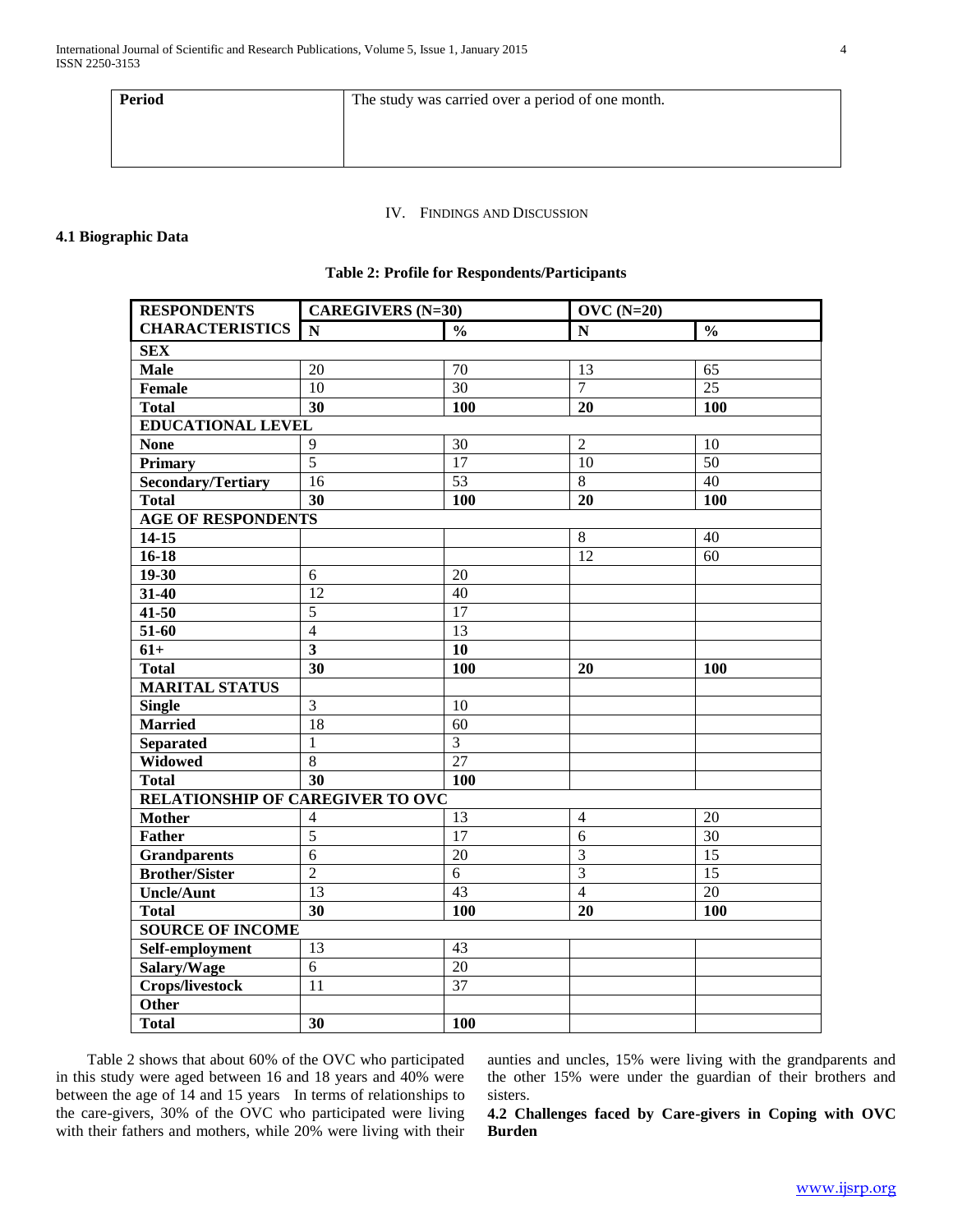This section presents findings from the study with regard to challenges that families are facing in providing care to OVC. The challenges were discussed and presented along the five core elements of care that families provide as described in previous sections. These include; food and nutrition, education, psychosocial support and health care.

#### **4.2.1 Food and Nutrition**

 With regard to food and nutrition, the study found out that families were to a large extent able to meet their own feeding requirements with locally produced food such as wild fruits, vegetables, maize and sweet potatoes. However, due to high population density in the study area, land shortage was acute especially to those in living in Gutu Growth Point. As a result, involved in gardening had begun to negatively impact the household capacity to produce adequate food. These household faced with shortages of land rented pieces of land on which to grow seasonal crops such as maize, sweet potatoes and beans among others in the rural areas. Besides carrying a prohibitive cost, renting of land was reported to limit household initiatives to diversify the crops and consequently led to limited dietary diversity. This finding was consistent to Guzura and Chigora (2011) who pointed out that the coalition government of Zimbabwe has failed to consider the grassroots in their land redistribution of 2002 which reflected by the most poor people still landless despite the redistribution that have taken place.

During the interviews the community leaders indicated that the care-givers were unable to provide the different types of food that children often demand. Ministry of Health officer had to say during an interview:

 *"Most of the children especially between the age of one to ten years often suffer from malnourishment due lack of balanced diet. Some of them are even dying at that age due to diseases associated to malnourishment. This is of course a sign that caregivers at household level are unable to adequately provide their children not only OVC with enough food for survival".*

 What the health official said concurred with what most of the care-givers predominantly indicated that they were not satisfied with care and support they are offering to their OVC.The care-givers indicated that due to chronic poverty, they could not afford to buy food to supplement they local food they grow in their fields. The food they pointed to unaffordable though available in the market includes; bread, rice and meat to mention but a few. To the care-givers failure to provide these foods especially at festive days like Christmas was a common source of stress that care-givers and parents often perceived themselves as having failed to sustain the welfare of the household.

 It was interesting to note, however that although care-givers were finding difficulties in meeting the feeding and dietary needs of their children including the OVC under their guardianship could not blame themselves but the community leaders who failed to stand with them. One of the grandparents was quoted saying:

 *"How can we feed the Orphans on our own? We are not working neither are pensioners nor able to do any business. We thought the government would help or assist with food so that we can be able to feed these children. I have sold all my cattle in order to bring these children up".*

 Generally, the community leaders attributed the food shortages to chronic poverty, which grossly affected the people's agricultural activities in Zimbabwe as highlighted by (Gomba, 2011 and Ngwerume, 2005). By implication the foregoing findings converged with the findings revealed by the WHO (2010) which pointed out that generally the care-givers were unable to meet the conventional requirements standards for feeding the children especially in most of the developing countries to chronic poverty they are subjected to.

#### **4.3.2 Education**

 With regard to education for OVC, the challenge was how to raise money to pay school fees and other scholastic materials required by the schools. However, most of the primary schools were receiving government support through the BEAM but still indicated that it was not sufficient to meet other necessities such as uniforms, development fees and teachers' incentives. Besides the provision of school fees through BEAM by the government it was indicated that schools also required parents to contribute towards things like teacher's incentives and maintenance fees. All these translated into a substantial hindrance to accessing education by OVC. This was verified by Chambari, Mangoma and Dhlombo (2008:20) who noted that;

 "Some respondents (district education officials) mentioned inadequate funding and delays in receiving school fees and BEAM budgets from the government which drove teachers to find resources from families, many of whom could not afford them and consequently the children dropped out of school. Indeed the household survey showed that orphaned children had a higher rate of school drop-out".

 As indicated in figure 3 below almost all the educational needs for the OVC were above 70% of the participants' responses as challenges to the OVC's access to education. Although all the educational needs are all at high level but the scholastic materials and infrastructure development are predominantly a very high level which close to 90% of the total number of respondents.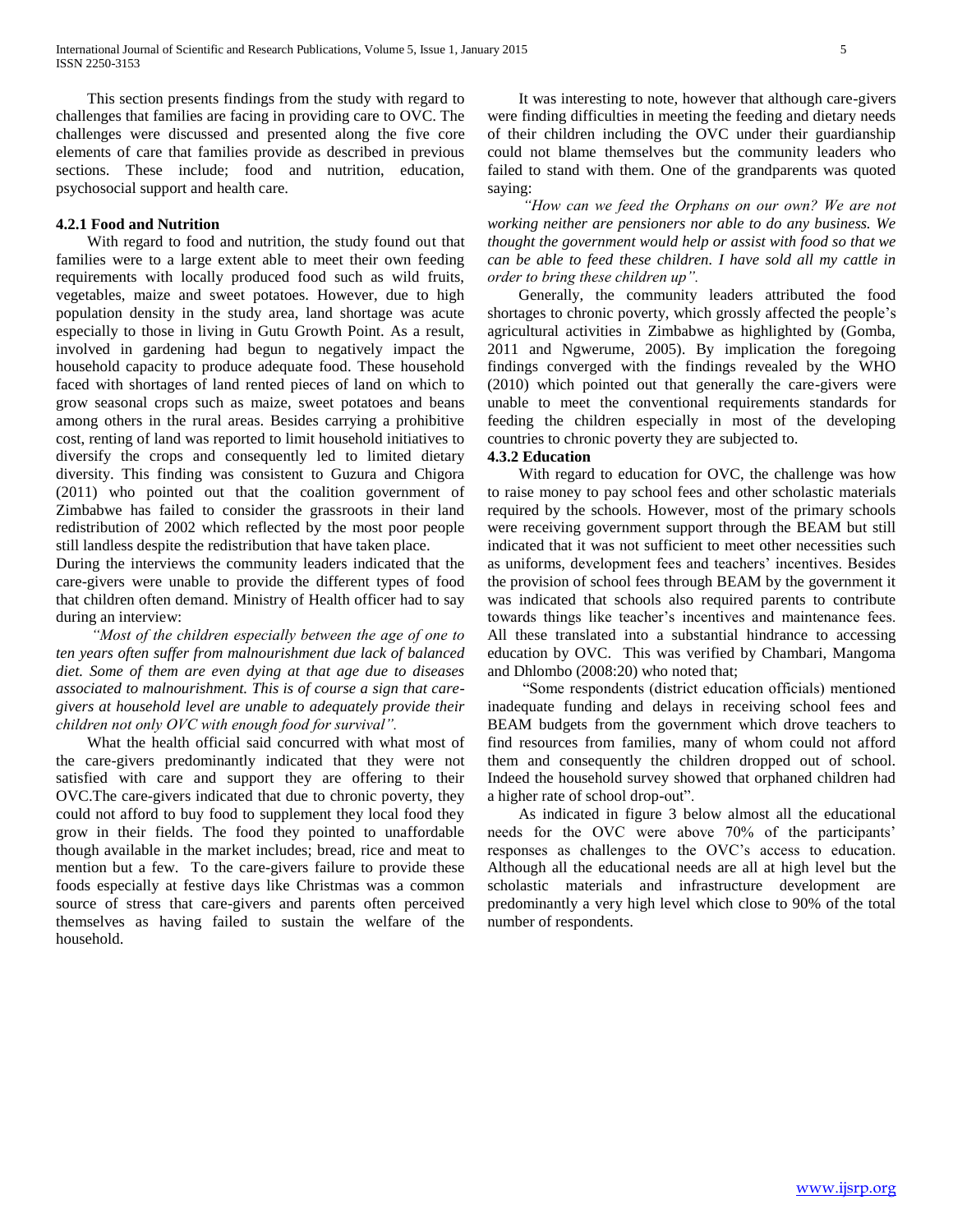

**Figure 1: Challenges faced by Care-givers in educating OVC**

 A cross- tabulation of the challenges faced by care-givers and OVC as highlighted by Figure 3 above and 4 below, there was a convergence of evidence to verify the gravity of challenges faced bythe care-givers. Regardless of a slight different that on OVC table school fees predominantly took centre stage as the main challenge at about 90%. The scholastic materials, schools uniforms and infrastructure development are slightly above 80%, which shows an insignificant variation with the findings on the care-givers' experiences. Hence, the concurrence of the OVC and care-givers' experiences on challenges shown in the OVC access to education shows that both school fees, infrastructure development, uniforms, scholastic materials are fundamental aspects to OVC access to education. As a result of its prevalence, contributes to above 30% of OVC drop-out of schools as shown in figure 4 below.



 A triangulation of primary and secondary data revealed that there was a convergence of findings as Ngwerume(2005) indicated that BEAM was not adequately meeting the needs of OVC to be in schools. This same finding was verified by Mangoma, Chambari and Dhlombo (2008) in their study about OVC challenges in Zimbabwe when they discovered that the poor delivery system by the government is also affecting children in their fees being paid in time and hence always found wanting despite them being registered by BEAM. **4.2.3 Healthcare**

 Challenges in regard to health care for OVC were directly linked to apparent lack of quality health services in the study area. All the wards covered by this study had satellites health centres with an average of four (4) kilometres. However, as noted from the study that good geographical distance is not in itself sufficient to guarantee access to quality health care. The quality of these health services were regarded to be inadequate, characterized by drug shortage and irregular attendance or total lack of health workers.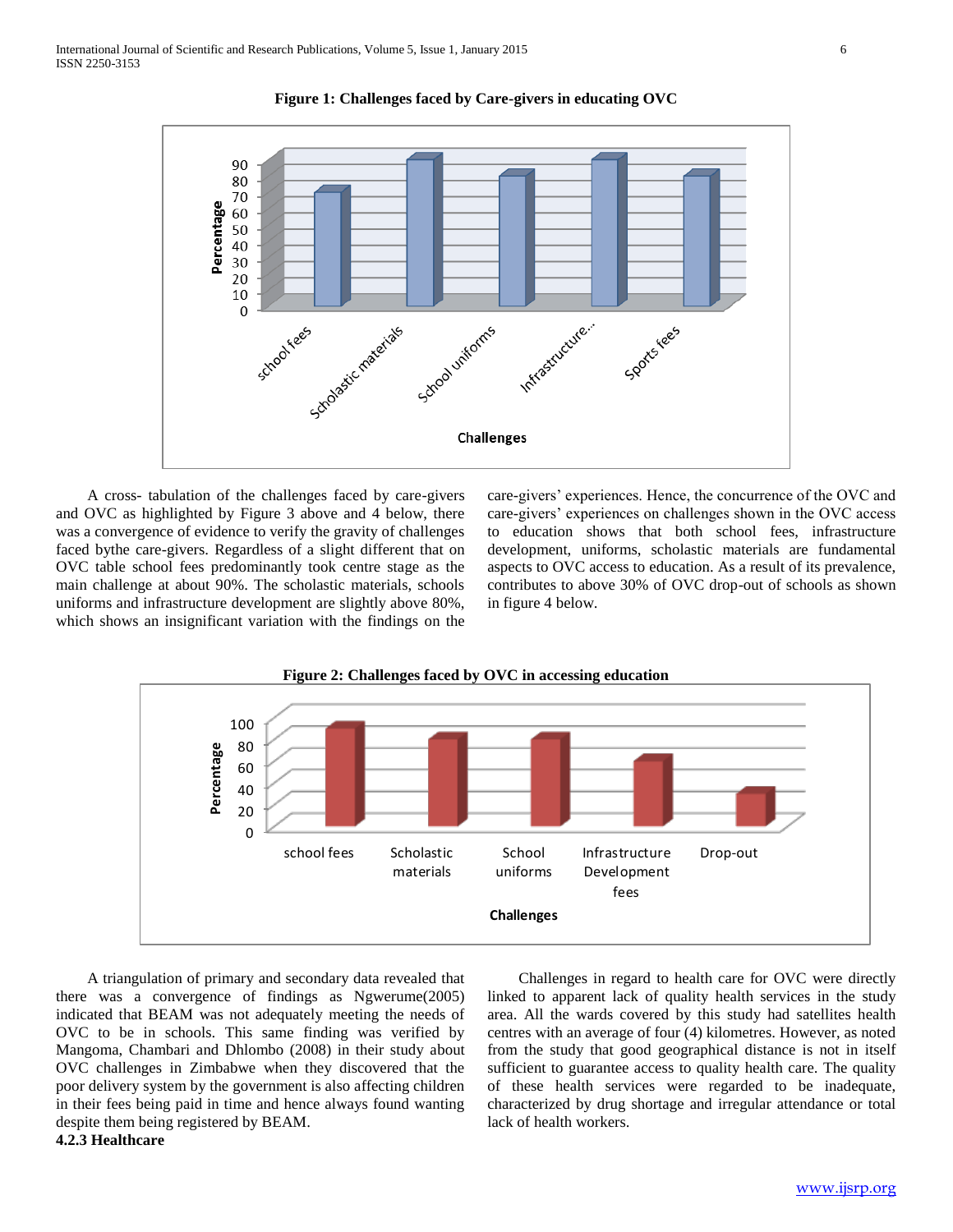Even when the health workers are available, the OVC and care-givers reported that they would be given only prescriptions and referred to go and buy the drug to the private pharmacies. With no disposable income, care-givers have raise money to pay for health care from selling crops, contract labour*(maricho*), borrowing or even liquidating the assets. The study has found out that quite often OVC and care-givers were reluctant to seek medical care from these facilities in the knowledge that they would not find required treatment at health centres. As an option they would consult traditional healers and faith healers (prophets) for assistance. One of the FBO leaders had this to say in an interview;

 *"I am helping quite a lot of people including children who are in dire need of health care because there are no drugs in hospitals. Sometimes even if drugs are there but generally people have hope in God because he can heal any disease compared to hospitals where they are clearly told that some disease are not curable, which not the case here. We cure diseases such as Nhova, evil spirits and HIV and AIDS among others he added".*

#### **4.2.4 Psychosocial Support**

 With regard to psychosocial support and emotional care, it was generally acknowledged that care-givers lacked knowledge and skills to diagnose and effectively address psychosocial needs of the OVC under their care. Instead, they considered emotional and psychosocial with a broader realm of care that OVC received. This may have profound impact on the future of children since the nature of response to the psychosocial needs of these OVC may have far-reaching impact on their social and emotional development. Care-givers reported great challenges associated with upbringing of the children. In a household where OVC were under the care of other relatives not their biological parents efforts were made to ensure that they are brought up in the same way as care-givers own children.

 However, despite the foregoing revealed effort, it was reported that still some OVC predominantly shows various challenging behavioural problems as shown in figure 5 below. In this case, figure 5 indicated that 80% of the care-givers revealed that disobedience is the most common behavioural problem of the OVC, while 50% of the care-givers concurred that the feeling of being discriminated was part of the behavioural challenge of the OVC, 30% of the respondents indicated that the OVC under their care refuse to go to school and 10% indicated that their OVC come home late.

#### **Figure 3: Behavioural Challenges for OVC**



 When asked the reason why these children behaved that way, it was discovered that even the care-givers did not know why these children behaved that way. However, when triangulated one of the OVC when asked why they always feel discriminated was quoted as saying;

 *"We are always beaten up even for no apparent reason with our aunt and forced to work very hard while her children are seated at home. So this causes me and my young sister to feel unwanted and discriminated in the household".*

 This finding corresponds to the findings of Tigere (2006) who revealed that most of the OVC suffer from psychosocial and emotional challenges due to the fact that the care-givers are not able to holistically provide for all the needs such as spiritual, physical, mental and social needs among others.

 **4.3 Strategies in Coping with OVC burden at household level**

 Faced by inevitable need to provide care and support to OVC in the context of inadequate resources, care-givers came up with various strategies to cope with OVC challenges. In some instances, the OVC themselves adopted their own coping strategies. Following is the discussion of these coping strategies along the four core elements of child care namely food and nutrition, education, health care and psychosocial support.

## **4.3.1 Food and Nutrition**

 A couple of strategies were applied by OVC care-givers at household level in order to address their food and nutrition needs. In order to cope with increased family sizes or to accommodate loss of adult labour, children were found to have assumed greater roles in food production. The need for children to provide agricultural labour was widely reported by care-givers as one of the primary reasons why children were kept in public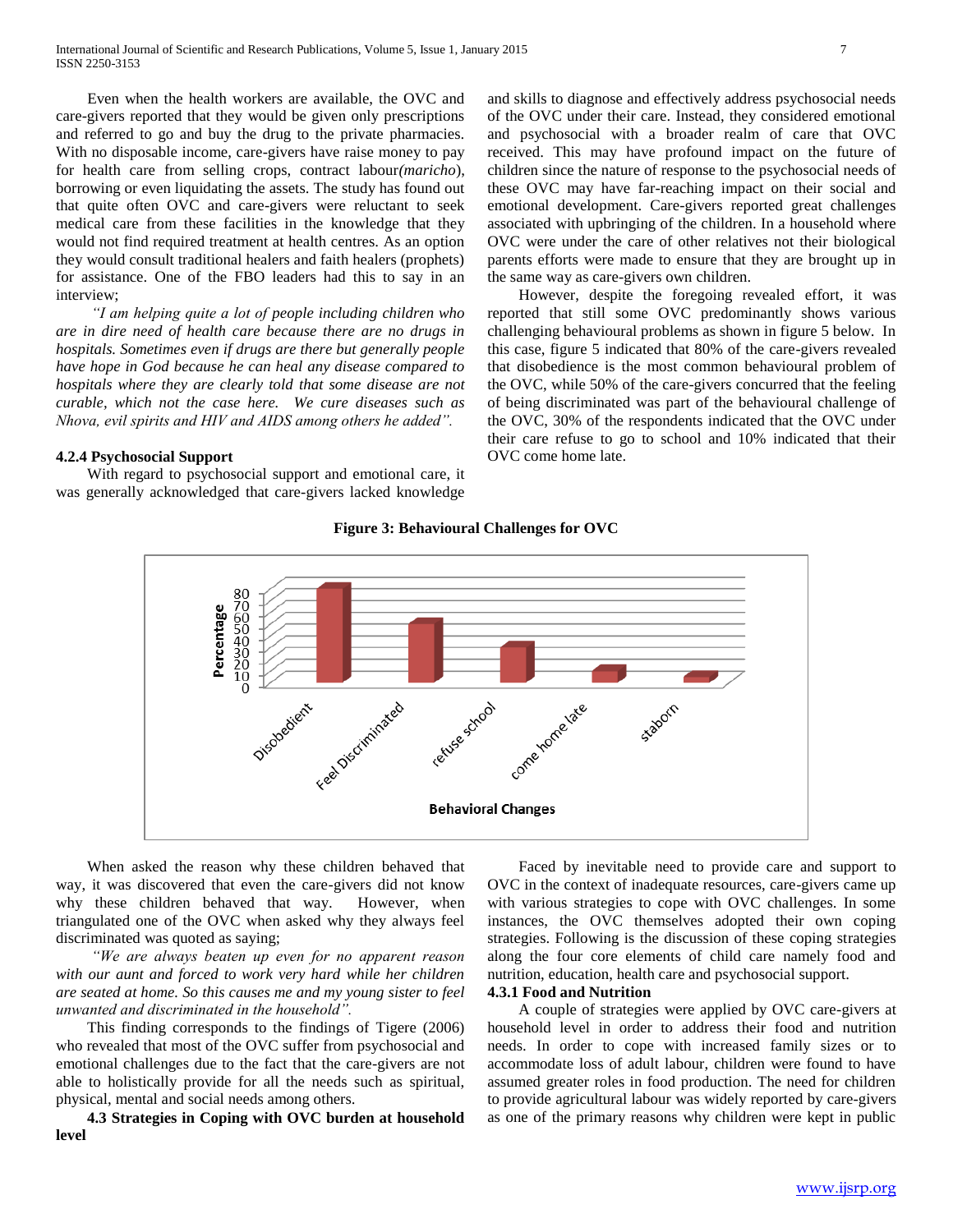schools near homes, despite of their reservations on the quality of education offered in the schools.

 In a traditional African family setting, children constitute a strong source of labour for agriculture. Hence, this was considered predominantly as a legitimate coping strategy as assuming that children are supported to acquire agricultural experience and skills in the long term. However, some respondents indicated that there were instances where children were indeed overworked as a coping strategy to supplement livelihoods at household level. For instance, one of the grandparents had this to say when asked a question as how they are coping with the burden:

 *"Yes they have to work very hard during the weekends to compensate the days when they are at school. They go to work in the gardens or fields from morning till evening because our fields are not close to our homes".*

 Overworking of children was also confirmed by local leaders as a prevalent practice. It was noted that children are overworked against their will in a bid to raise the extra resources needed for welfare of the household.One of the councillors (local leader) when interviewed was quoted saying:

 *"The care-givers have no money and they make orphans overwork especially during the weekends. They are made to be working in the fields from morning to evening. Some of these children come to report to me about such issues".*

 Furthermore, it was also reported that some widows and single mothers were involved in prostitution in Gutu Growth Point as a coping strategy. For instance, one of the single mothers in ward 34 clearly indicated that prostitution is one of her coping strategy. She indicated that that's her business during the night while her children are asleep and during the day she will be buying and selling vegetables in market.

 In a nutshell, the coping strategies revealed by respondents include; getting the OVC to work in the gardens, fields and for others to supplement food, buying and selling of vegetables, fruits and cross border trading and prostitution even though some were not prepared to reveal this as a strategy because of its illegality.

## **4.3.2 Education**

 The study established that in the context of limited resources, very few care-givers were exercising preferential treatment when it comes to schools where their children would go. It was interesting to note that almost 90% of the respondents' children and OVC were attending government or public schools near their home as a strategy to cope with educational expenses in private and public boarding schools. Only 20% cases were evidenced by few segregation cases where care-givers caring for non-biological orphans keeping OVC at public near home schools while their own biological children were sent to private or public boarding schools which are costly and quality education.

 During in-depth interviews with the local leaders, segregation in the allocation of resources, particularly in regard to the type of schools where children went was pointed out as a serious and prevalent practice among care-givers who are not biological parents for OVC in the households. Local leaders reported that segregation was a major cause of stress for OVC and in some cases it leads to anxiety and school drop-out.

 However, as a coping strategy keeping children in public schools was because the public schools are relatively cheaper and less demanding than private schools. Moreover, besides keeping those in public schools care-givers came up with other initiatives to assist them cope with challenges of providing education to the OVC under their care. For instance, many care-givers reported that they established relationships with the school administration officers that they should allowed to pay their fees through instalments and in some cases late. This was the only strategy that was employed by the majority of care-givers. However, they acknowledged that though this strategy was helpful, they have had to endure anxiety associated with defaulting on the deadlines agreed with the school administration.

 In the same vein, OVC reported that they had various initiatives adopted to ease the burden associated with the cost of education; some of the adolescent OVC reported that they engaged in the activities that raise income which is used to defray some school expenses and also contributed towards family welfare. Activities undertaken include; selling vegetables and wild fruits or herding other people's livestock during the weekends or holidays in order to get money for schooling in return. When interviewed one of the OVC was quoted as saying:

 *"We work in other peoples' fields and herding the cattle during weekends and holidays to get money for schooling but the work we are mandated to do is sometimes is too heavy that we end up getting ill or injured".*

 Although the efforts made by OVC to ward off pressure on care-givers were acknowledged, some of the activities they engaged in were found to be inappropriate for children at their age. One instance involved selling of vegetables and fruits and working in other peoples' fields at the same time they were obliged to do school homework. As such, children under the care of poverty stricken and elderly headed households were particularly found to be more vulnerable. They frequently forced to leave school in order to engage in productive activities to raise income for sustaining the households.

 There was no information available in households covered by the study to verify the performance of children who combine school with work. However, common experience has shown that provision of casual labour often interferes with the school performance and it can be expected that some OVC could have performance problems. In the study carried out by UNICEF (2010) in Zimbabwe confirmed that school performance for OVC deteriorated partly because of the need to engage in income generating activities and partly because of anxiety. Other coping strategy adopted by OVC includes using their scholastic materials sparingly by writing in all the lines in the book and ensuring that all pages are intact. It was also reported that children were taught to live within the available means and do without some needs such as school bags, shoes and in some cases uniforms.

## **4.3.3 Healthcare**

 With most of the health care sought from public providers, care-givers has established relationships with the government that they are allowed only on critical issues to get medication on credit. Ultimately, these medical bills had to be paid and it remained a challenge in the care of OVC when the care-givers would sell their assets to pay off the hospital bills. In poor families especially those headed by elderly grandparents, health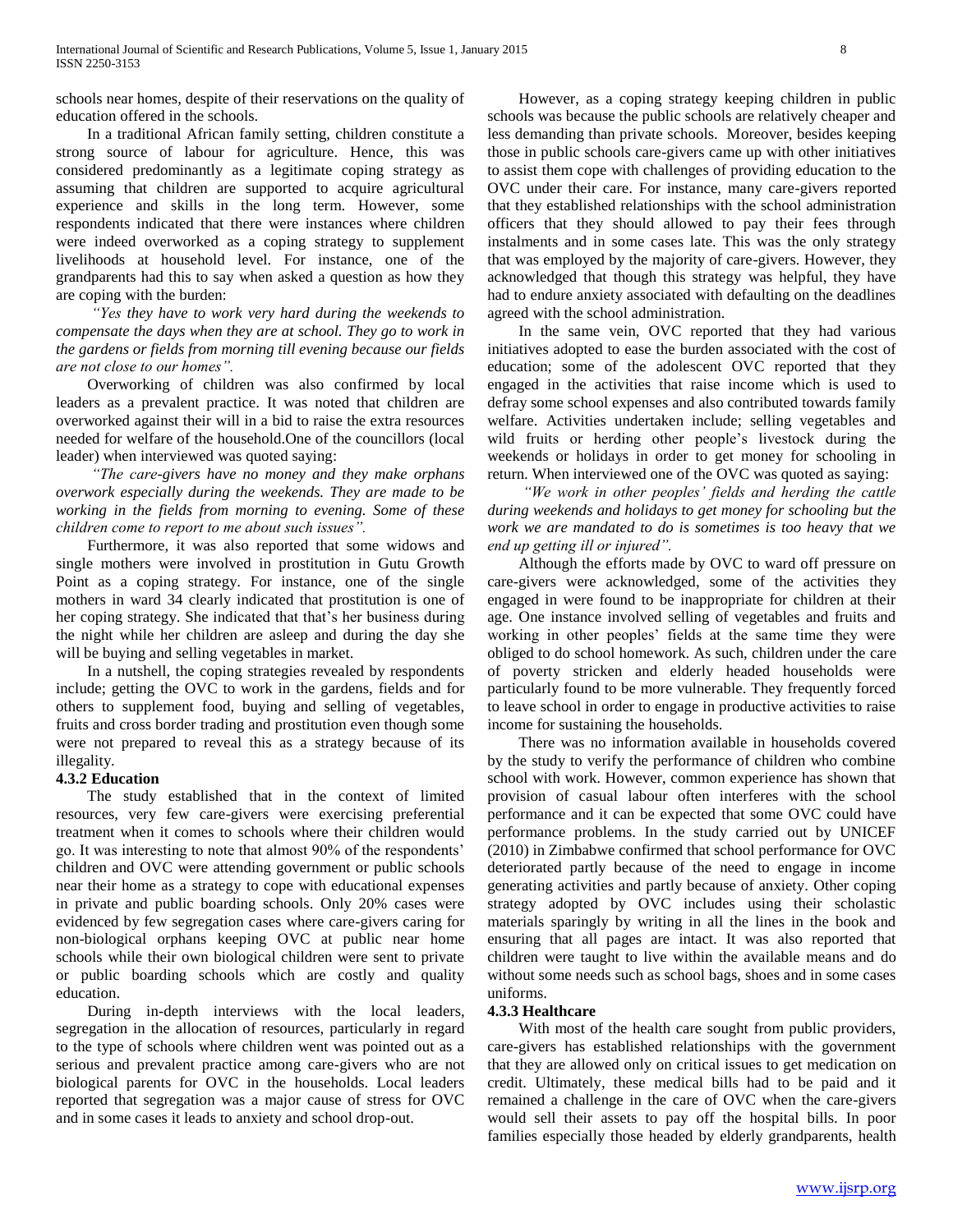care for OVC was reported to a major problem draining resources that could otherwise have been devoted to other needs. One of the grandfathers had this to say responding to an in-depth questionnaire:

 *"The health care of these children has made me poor. When I sold all my livestock for the medication of this girl sited next to you. It stressed me and I fell sick for two months doing nothing and not even going to the fields".*

 Faced with these challenges, some care-givers resorted to seeking formal or modern health care only when the illness was perceived to be grave. This was verified by one of the widow who had this to write in her response to in-depth question;

 *"If the child gets fever, I use herbs to treat it and that reduces the amount of money that I would spend on treatment. If the fever gets severe, that is when I take them to the clinic or health centres for treatment and that is very expensive".*

 Mugurungi (2006) similarly noted that without access to ready cash, many care-givers postponed seeking health care and preferred to self-treatment or visit a traditional healer and it was only when the health situation became desperate enough that they were forced to visit a formal health facility at the eleventh hour. In almost all the households covered in the study, caregivers reported that traditional forms of care, usually use of herbal medicine was the first line of treatment used when children fall sick.

# **4.3.4 Psychosocial Support**

 The study revealed that psychosocial support was critical need but due to lack of skills to appropriately diagnose and respond to it, it was largely neglected. It was evident from the study that while care-givers were expected to be the main source of psychosocial support for OVC, they also have needs for emotional support to address challenges for providing care for OVC in a context of limited resources. In their response, the majority of care-givers indicated that they do nothing in case of an emotional challenge. However, care-givers who had a strong spiritual orientation indicated that they turn into prayer and singing as a way of dealing with stressful situation. This was verified by another respondent who had that to write:

 **"***When i feel stressed, I just go to my bedroom and pray. I like singing, so I sing church songs and that is how I forget my problems".*

 As such when asked most of the care-givers predominantly indicated that they pray or go to church as a coping strategy with emotional challenges. There was also a significant portion of care-givers who indicated that they do nothing, while others resorted to other calamitous strategies such as drinking, scolding at children or simply keeping quite. This could be a reflection of poor access or lack of awareness about psychosocial services in the study area. The ultimate impact could be that care-givers could get burned out which could have severe long term implications on the welfare of OVC under their care. Further analysis of this finding indicated that more women than men resorted to prayer as a mechanism for addressing stress. On the other hand, more men than women were seeking mainly informal and included peers, friends and close relatives. None of the caregivers indicated that that they sought psychosocial care from formal organization.

#### V. CONCLUSION

 The study found out that despite the escalating socioeconomic challenges and structural transformation, the family remains the strongest and most prominent unit of care and support of OVC. The study did not find any children living on their own and neither were there orphans living with care-givers whom they had no blood relationship. This attests to the strength and resilience of the extended family and its continued prominence within the overall OVC response in Zimbabwe. In the foreseeable future, households' families will remain the major asset to be drawn upon in handling the challenges associated with OVC care and support.

 In this study, the middle aged group provided the bulk of care and support to OVC contrary to the traditional findings that the old aged group were commonly found as providers of care and support to OVC. This shows that the young generation is grasping the cultural heritage of Ubuntu theology in child care. However, despite the middle aged group dominating the scene of care and support of OVC, this study established that old aged group was almost equally featuring in support and care of OVC, which implies that the greatest burden of care and support was laid upon an already weakened age group and economically strained groups as evidenced by gross level of unemployment of the care-givers.

 The findings also revealed that the household size overstretched the little resources available for food, clothing, health and education. Consequently, the OVC needs were either partially or not at all addressed. This manifested through children dropping out of school, malnourishment, taken to hospital when they at the point of death and not being able get desired foods. With the limited resources available, care-givers were exclusively pre-occupied with fending for resources available to meet the immediate survival needs, particularly food, health and shelter. Little was done towards investment in human capital in terms of accessing OVC quality education and vocational training. As such, based on the study findings, it is rational to conclude that the capacity of families to guarantee the future of the OVC remained questionable. When the OVC fail to get quality and appropriate education, they will be most likely suffering permanent low productivity and will not be competitive.

 Experience in Zimbabwe has already shown that children with minimal education or employable skills can live in profound vulnerability are found doing work such as vending, gardening, domestic working and commuter omnibus hosting (*hwindi*) at bus terminus. Generally, the observers believe that the desperation of the OVC makes them more vulnerable to exploitation and abuse. Ultimately, there is a risk that Zimbabwe will be faced with big mass of unskilled low income earners who will be poverty transmitters to the next generation since their children also stand high chances of falling into poverty trap.

 The study also revealed that psychosocial care for both OVC and care-givers was largely an ignored and one of the most lacking services in the study area. Due to lack of skills and the preoccupation with survival needs there was little emphasis either in attempting to diagnose or addressing the psychosocial problem of the OVC and their care-givers. Hence, the long term impact of psychosocial problem is that children may grow up with low esteem, depression and in extreme cases of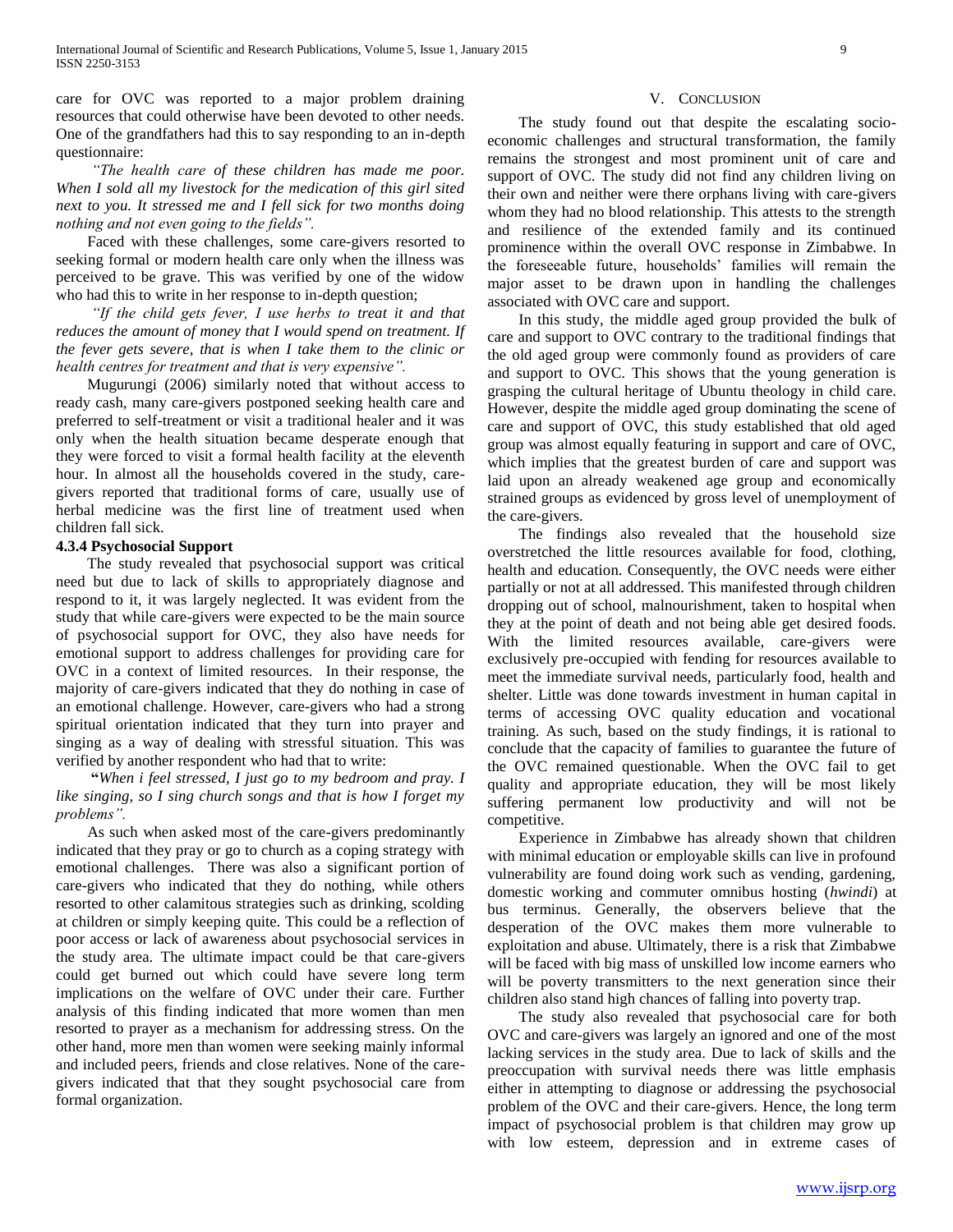psychosomatic disorders. Similarly, the quality of motivation for care-givers to care for OVC will deteriorate and may in extreme cases translate into various forms of child abuse. In response, care-givers and OVC initiated several strategies to address their needs, particularly raising incomes to meet the extra needs. However, the study indicated that these strategies remained haphazard and reactive to the immediate needs rather than long term needs and survival of OVC. For instance, selling of vegetables and fruits, prostitution and working for others do not generate sustainability of livelihood in the long term.

#### **REFERENCES**

- [1] Aduyoye, M (2004) inKugler,J, Togarasei, L and Gunda, R. M (2011) From Text To Practice: The role of the Bible in daily living of African people today.University of Bamberg Press.http://www.uni.bamberg.de/ubp/-12 November 2013, Vol 4:2190-4144.
- [2] Banana, S (1997) in Kugler,J, Togarasei, L and Gunda, R. M (2011) From Text To Practice: The role of the Bible in daily living of African people today.University of Bamberg Press.http://www.uni.bamberg.de/ubp/-12 November 2013, Vol4:2190-4144.
- [3] Chandiwana, P (2009) inNAC (2011) National AIDS Council Coordinating the Multi-Sectoral Response to HIV and AIDS in Zimbabwe:Orphans and Vulnerable Children (OVC): http://www.nac.org.zw/default/files/ovc8pdf-12 November 2012
- [4] Chigora, P and Guzura, T (2011) The Politics of the Government of National Unity (GNU) and Power-Sharing In Zimbabwe:Challenges and Prospects for Democracy. Midlands State University, Gweru.
- [5] Clive, S (1998) Research Society and Culture: Cornwell Press, London.
- [6] Dandala,J (1994) in Hailey, J (2008) Ubuntu: A Literature Review :Prepared for the Tutu Foundation. Oxford, London.
- [7] Egan, K (1997) How Cognitive Tools Shape our Understanding.University of Chicago. Chicago.
- [8] Gomba, C (2012) An Analysis of the effects of climatic change on conflict and peace building in Sub-Saharan African:A PhD Thesis Proposal, University of Kwazulu Natal, South Africa (unpublished).
- [9] GoZ (2004) National Plan Of Action for Orphans and Vulnerable Children. Harare, Zimbabwe.
- [10] Hailey, J (2008) Ubuntu: A Literature Review:Prepared for the Tutu Foundation. Oxford, London.
- [11] Harris, G (2004) Achieving Security in Sub-Saharan Africa:Cost effective Alternatives to the Military. Institute for security Studies, Pretoria.
- [12] Hunter, S and Williamson, J (2000) "Children on the Brink".USAID, Washington D.C.
- [13] Kamwangamulu, N (1999) "Ubuntu in South Africa: A Sociolinguistic Perspective to a Pan African Concept". Critical Arts, Vol, 13.2
- [14] Killian, B (2009) Working with Children, Families and Communities affected by HIV and AIDS, Conflict, Poverty and Displacement in Africa. REPSSI and UNICEF Publishers, Randburg.
- [15] Louw, D (2001) " The Idea of Ubuntu Philosophy" Paper presented at Seminar on African Renaissance and Ubuntu Philosophy, Centre of Development Studies. University of Goningen, Netherlands.
- [16] Mandela, N (1994) A Long Walk To Freedom, Little Brown, Boston.
- [17] Mangaliso, M (2001) "Building Competitive advantage from Ubuntu: Management Lessons South Africa". Academy of Management Executive, Vol. 15.3
- [18] Mangoma, J. Chambari, M and Dhlombo (2008) "An enumeration of orphans and Analysis of the problems and wishes of orphans: The case of Kariba, Zimbabwe" Journal of social Aspects of HIV and AIDS, 5:3.
- [19] Masuku, J (1999) Research in Language Literature and Communication: Module ECS 2001, Zimbabwe Open University, Harare.
- [20] Mbiti, J (1994 &2004) in Kugler, J, Togarasei, L and Gunda, R. M (2011) From Text To Practice: The role of the Bible in daily living of African people today.University of Bamberg Press.http://www.uni.bamberg.de/ubp/-12 November 2013Vol4:2190-4144.
- [21] MoHCW (2006) Intervention mapping for OVC and Vulnerable Children (OVC) in Zimbabwe:Who is doing what and where? UNICEF, Harare.
- [22] Mugurungi, O (2006) Palliative Care for Children:Training Manual for Communities in Zimbabwe. UNICEF and MHCW Publishers, Harare.
- [23] NAC (2006) Zimbabwe National Strategic Plan 2006-2010.Ministry of Health and Child Welfare, Harare.
- [24] NAC (2011) National AIDS Council Coordinating the Multi-Sectoral Response to HIV and AIDS in Zimbabwe:Orphans and Vulnerable Children (OVC) - General Overview of the Situation in Zimbabwe.http://www.nac.org.zw/default/files/ovc8pdf-12 November 2012.
- [25] NAP for OVC (2004) OVC Programing Training Manual: NAP for OVC Capacity Development Series 2005-2010. UNICEF, Harare.
- [26] Neckermann, C and Muller, O (2005) " Assessing the health status of young AIDS and orphans in Kampala, Uganda" Journal of Tropical Medicine and International health, 10, 210-215.
- [27] Ngwerume, C (2009) OVC Programing Training Manual: NAP for OVC capacity Development Series. UNICEF, Belgravia, Harare.
- [28] Ntonzi, J and Gapere (1995) "Care for AIDS orphans in Uganda: findings from focus group discussions". Health Transition Review, Supplement to VolumeNo. 5, 245-252.
- [29] Nyamukapa, C and Gregson, S (2005) "Extended Family's and Women's roles in safeguarding orphans' education in AIDS afflicted rural Zimbabwe".Journal of Social Science and Medicine, 60, 2155-2167.
- [30] Okuni, A and Tembe, J.H (1997) Capacity Building in Educational Research in East Africa: Education and Documentation Centre, Bonn.
- [31] Oleke, C (2007) "Experiences of orphan care in Amach, Uganda: Assesing policy implications" Journal of Social Aspects of HIV and AIDS, 4:1.
- [32] Oxfam (2007, 2005 &2009) in Ngwerume, C (2009) OVC Programing Training Manual: NAP for OVC Capacity Development Series 2005-2010. UNICEF, Harare.
- [33] Parerinyatwa, D (2006) National Behavioral Change Strategy:For Prevention of Sexual Transmission of HIV 2006-2010. NAC, Harare.
- [34] SAfAIDSetal (2010) Our Children Our Future: Zimbabweean Good Practice Responding to the Needs of Orphans and Other Vulnerable Children. SAfAIDS, Harare.
- [35] Tigere, A et.al (2006) Introduction to Psychosocial Support: REPSSI Publishers, Randburg.
- [36] Tutu, D (1999) No Future without Forgiveness. Rider Random House, London.
- [37] Tutu, D (2004) God Has a Dream:A vision of Hope for our Time. Doubleday, New York.
- [38] Uma, S (1984) Research Methods for Managers: A Skill Building Approach. John Wiley and Sons Publishers, New York.
- [39] UNAIDS (2003), "Caring for Carers: Managing Stress in those who care for people with HIV /AIDS: A case Study," Geneva, Switzerland.
- [40] UNAIDS (2004) "A Review of Household and Community response to the HIV and AIDS epidemic in the rural areas of Sub-Saharan Africa". Geneva, Switzerland.
- [41] UNAIDS (2004), "AIDS Epidemic Update 2004," Geneva, Switzerland.
- [42] UNICEF (1998) "Caring for carers: Managing Stress in those who care for people with HIV and AIDS: A case Study". Geneva, Switzerland.
- [43] UNICEF (2006), "The State of World's Children 2006: Excluded and Invisible," UNICEF, New York, USA.
- [44] UNICEF (2010), "Africa's Orphaned and Vulnerable Generations: Children affected by HIV /AIDS," UNAIDS Secretariat, Geneva, Switzerland.
- [45] Zimbabwe Ministry of Public Service and UNICEF (2004) " A Survey on orphans and other vulnerable children in Rural and Urban High Density Zimbabwe 2004/2005. UNICEF, Harare.

#### AUTHORS

**First Author** –Lincoln Hlatywayo, hlatywayo.lee@gmail.com +263 772 964 345, Senior Lecturer: Disability Studies and Special Needs Education, Zimbabwe Open University **Second Author** – Faith Zimondi, fayzimondi@gmail.com